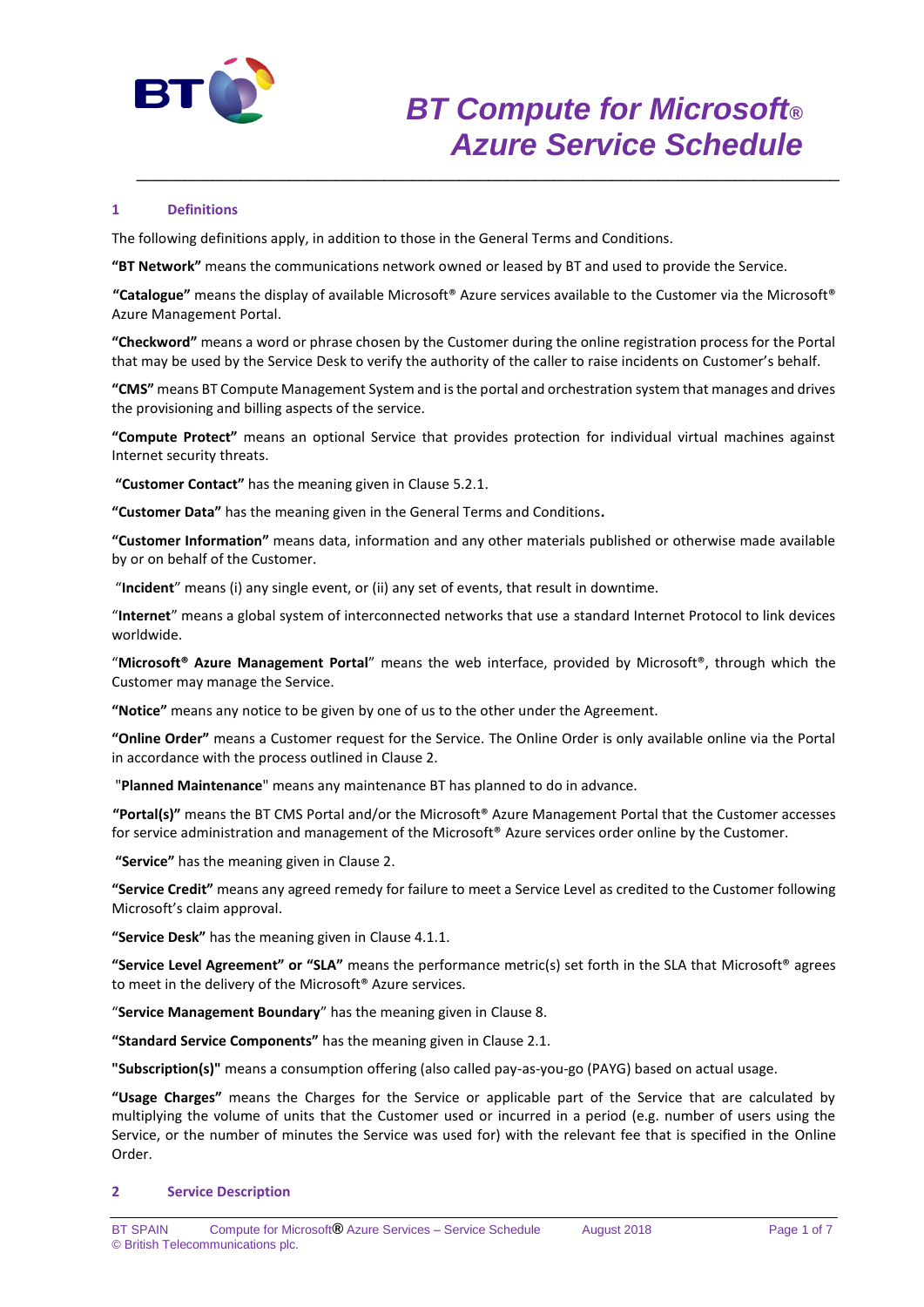

- 2.1 BT will provide the Customer with the Standard Service Components, as set out below:
	- 2.1.1 Subscription set-up to provide the Customer with access to the Microsoft<sup>®</sup> Azure Management Portal via the BT CMS Portal. The Microsoft® Azure Management Portal will give the Customer access to a catalogue of available Microsoft® Azure services; and

\_\_\_\_\_\_\_\_\_\_\_\_\_\_\_\_\_\_\_\_\_\_\_\_\_\_\_\_\_\_\_\_\_\_\_\_\_\_\_\_\_\_\_\_\_\_\_\_\_\_\_\_\_\_\_\_\_\_\_\_\_\_\_\_\_\_\_\_\_\_\_\_\_\_

- 2.1.2 A single invoice for the Service; and
- 2.1.3 Service Desk support that will provide first line support to the Customer and is available 24x7x365 for fault reporting and enquiries including first line support on the Microsoft® Azure services;

(the **"Service"**).

- 2.2 The Customer may subsequently add to and/or remove any available Microsoft<sup>®</sup> Azure services it has ordered via the Portal, using the Online Order.
- 2.3 The Portal will show the up-to-date list of available Microsoft® Azure services and the prevailing Charges for these Microsoft® Azure services.
- 2.4 If BT provides the Customer with any other services, this Schedule will not apply to those services and those services will be governed by their separate terms and conditions.
- 2.5 Compute Protect. As protection for individual virtual machines against Internet security threats the Customer may order Compute Protect as optional Service. Compute Protect is subject to separate terms to be accepted on the Portal when ordering this Service.

## **3 Access to Internet**

- 3.1 The Customer acknowledges and agrees that where the Service provides access to the Internet, the use of the Internet is at the Customer's own risk.
- 3.2 The Customer acknowledges that:
	- (a) The Internet is independent of the Service and BT has no responsibility for provision of the Internet; and
	- (b) use of the Internet is solely at the Customer's risk and subject to all applicable laws. BT has no responsibility for any information, software, services or other materials obtained, downloaded, shared or transmitted by the Customer using the Internet.

#### **4 BT's Obligations**

#### Service Delivery

- 4.1 Before the Operational Service Date and, where applicable, throughout the provision of the Service, BT will:
	- 4.1.1 provide the Customer with contact details of the helpdesk to submit service requests, report Incidents and ask questions about the Service ("**Service Desk**");
	- 4.1.2 provide the Customer with Microsoft® Azure subscription(s) which the Customer can use to selfserve Microsoft<sup>®</sup> Azure services using the Microsoft<sup>®</sup> Azure Management Portal;

#### Service Operation

- 4.2 On and from the Operational Service Date, BT:
	- 4.2.1 will respond and use reasonable endeavours to remedy an Incident without undue delay and in accordance with Clauses 5.8 – 5.11 of this Schedule;
	- 4.2.2 BT may have to carry out routine or emergency maintenance, updates and other procedures for reasons of health, safety, security or otherwise to protect the Service, and which may cause a disruption to the Service, ("Planned Maintenance"). BT will provide the Customer with as much prior notice as practicable with respect to Planned Maintenance; and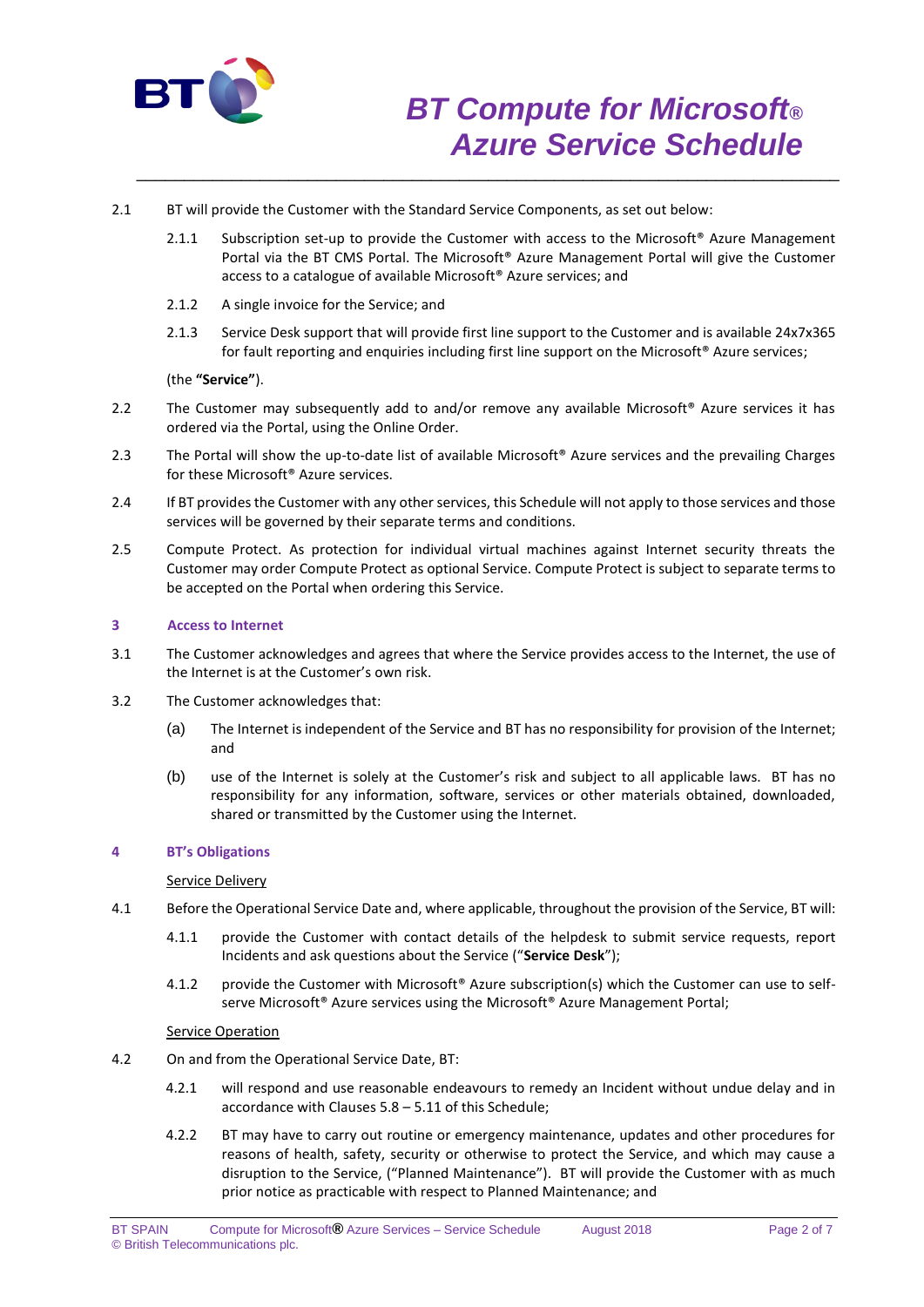

4.2.3 may require the Customer to change any or all passwords in accordance with Clause 6 of this Schedule.

\_\_\_\_\_\_\_\_\_\_\_\_\_\_\_\_\_\_\_\_\_\_\_\_\_\_\_\_\_\_\_\_\_\_\_\_\_\_\_\_\_\_\_\_\_\_\_\_\_\_\_\_\_\_\_\_\_\_\_\_\_\_\_\_\_\_\_\_\_\_\_\_\_\_

## **5 Customer Obligations**

#### Service Delivery

- 5.1 Before the Operational Service Date and, where applicable, throughout the provision of the Service by BT, the Customer will:
	- 5.1.1 provide BT with the names and contact details of any individuals authorised to act on the Customer's behalf for Service management matters ("**Customer Contact**"). BT may also accept instructions from a person who BT reasonably believe is acting with the Customer's authority;
	- 5.1.2 provide BT with any information reasonably required without undue delay;
	- 5.1.3 provide software, and telecommunications equipment and services, necessary to access and use the Portals and Microsoft® Azure services;
	- 5.1.4 ensure having a technical compatible browser to access, view or use the Portals;
	- 5.1.5 not permit or make any attempt to disassemble, deconstruct, break down, hack or otherwise interfere with the Portals or any part of the Portals;
	- 5.1.6 provide the Service Desk with at least 30 days' notice should the Customer wish to terminate the Service as set out in Clause 11.3 and transfer the Customer's subscription to an alternative Microsoft® partner.

## Customer's use of Microsoft® Azure services

- 5.2 The Customer's use of the Microsoft® Azure Management Portal and the provisioning of any of the Microsoft® Azure services will be subject to the Customer's acceptance of the Microsoft® terms of use and the terms of use for each service presented to the Customer when the Customer accesses the Microsoft® Azure Management Portal. The Customer acknowledges Microsoft's conditions and agrees to observe and comply with them for any and all use of the Microsoft® Azure services.
- 5.3 While BT will be responsible as first line helpdesk and managing any Service Credits for the Microsoft® Azure services; any licenses, warranties and indemnities provided by BT in the General Terms and Conditions do not apply to the Customer's use of the Microsoft® Azure Management Portal or any of the Microsoft<sup>®</sup> Azure services., but will be governed by the applicable Microsoft<sup>®</sup> conditions as accepted by the Customer on the Portal. As result – except claims for Service Credits - any disputes related to the Microsoft® Azure services ordered via this Service should be addressed directly to Microsoft® in accordance with the applicable Microsoft® conditions as accepted by the Customer via the Portal.
- 5.4 The Customer is solely responsible for any obligation or liability arising out of transactions of any kind entered into between the Customer and any third party accessing or relying on the Service, the Customer's information, or third party information. BT will not be a party to any transaction between the Customer and any third party.

#### Service Operation

- 5.5 On and from the Operational Service Date, the Customer will:
	- 5.5.1 pass Incident reports to the Service Desk using the reporting procedures agreed between the Parties;
	- 5.5.2 ensure that any Customer Equipment that is connected to the Service or that the Customer use, directly or indirectly, in relation to the Service is:
		- (a) adequately protected against viruses and other breaches of security;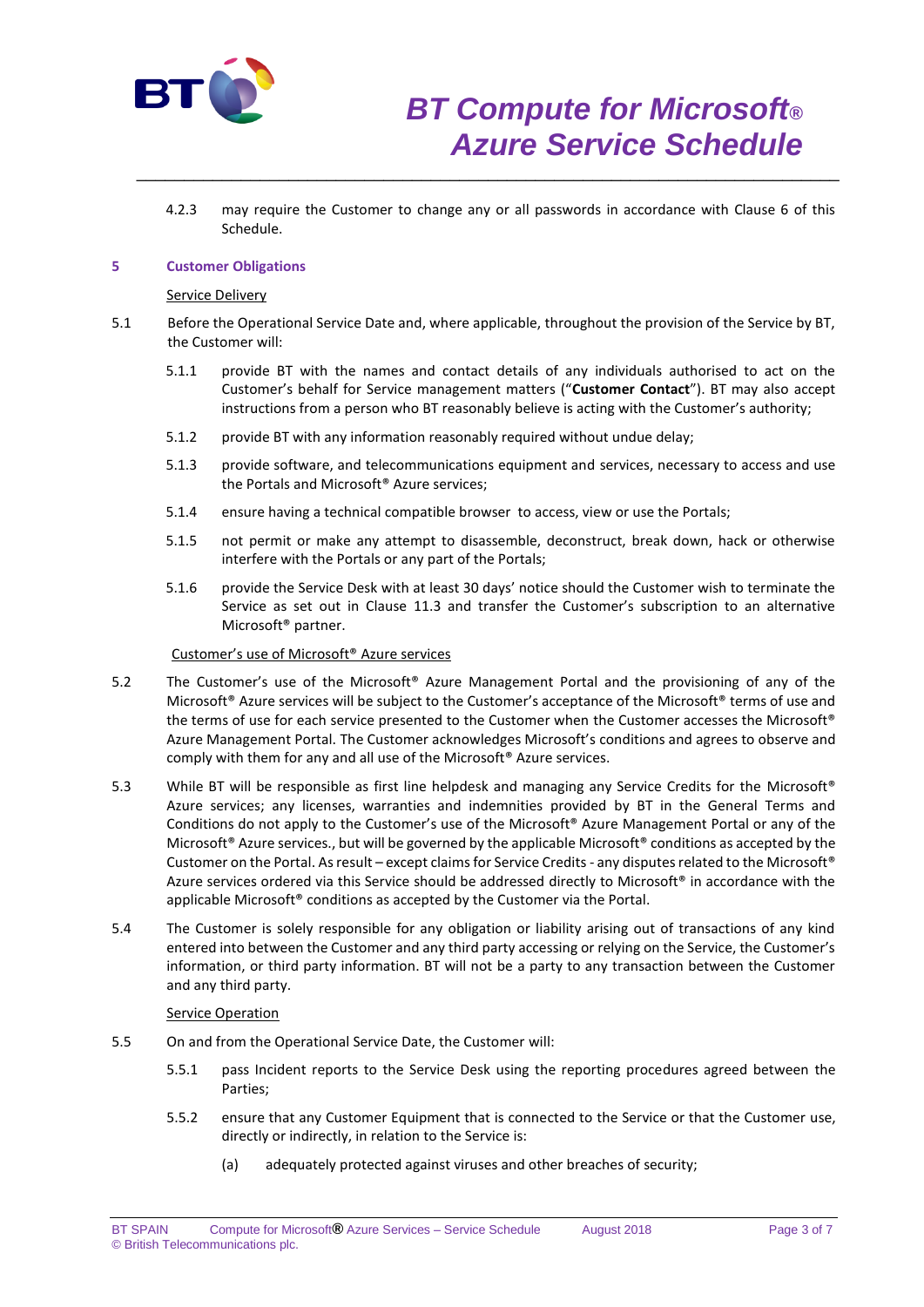

- (b) technically compatible with the Service and will not harm or damage BT Equipment, the BT Network, or any of BTs' supplier's or subcontractor's network or equipment; and
- (c) approved and used in accordance with relevant instructions and applicable law;

\_\_\_\_\_\_\_\_\_\_\_\_\_\_\_\_\_\_\_\_\_\_\_\_\_\_\_\_\_\_\_\_\_\_\_\_\_\_\_\_\_\_\_\_\_\_\_\_\_\_\_\_\_\_\_\_\_\_\_\_\_\_\_\_\_\_\_\_\_\_\_\_\_\_

- 5.5.3 distribute, manage and maintain access profiles, passwords and other systems administration information relating to the control of Users' access to the Service;
- 5.5.4 ensure the secure and proper use of all valid User access profiles, passwords and other systems administration information used in connection with the Service and:
	- (a) inform BT immediately if a user ID or password has, or is likely to, become known to an unauthorised person, or is being or may be used in an unauthorised way;
	- (b) take all reasonable steps to prevent unauthorised access to the Service; and
	- (c) satisfy BT security checks if a password is lost or forgotten.
- 5.6 If BT requests the Customer to do so in order to ensure the security or integrity of the Service, change any or all passwords and/or other systems administration information used in connection with the Service.

### Notification of Incidents

- 5.7 Where the Customer become aware of an Incident, the Customer will report it to BT Service Desk:
- 5.8 BT will provide the Customer a unique reference number for the Incident ("**Ticket**");
- 5.9 BT will close the Ticket when:
	- 5.9.1 The Customer confirm that the Incident is cleared; or
	- 5.9.2 BT has attempted unsuccessfully to contact the Customer, in the way agreed between the Parties, in relation to the Incident and the Customer has not responded within 2 hours of BT's attempt to contact the Customer.
- 5.10 If the Customer states that the Incident is not cleared, the Ticket will remain open, and BT will continue to work to resolve the Incident.

## **6 Security**

- 6.1 The Customer is responsible for the security and proper use of all User IDs, Checkwords and passwords. BT reserves the right to suspend access to the Service at any time if BT has reason to believe that there is, or is likely to be, a breach of security or misuse of the Service. BT will notify the Customer as soon as possible after it has done so.
- 6.2 The Customer will immediately inform BT if there is any reason to believe that a User ID, password, or Checkword allocated by BT has, or is likely to, become known to someone not authorised to use it or is being, or is likely to be, used in an unauthorised way.
- 6.3 BT reserves the right to require the Customer to change any or all of the Checkwords or passwords associated with the Service and used by the Customer in connection with the Service.
- 6.4 The Service is delivered within a secure BT data centre with a security policy for the protection of Site, infrastructure and network. Although BT will use reasonable care and skill in carrying out its obligations under this Agreement in accordance with BT's security policy, it is not possible to guarantee that all instances of fraud, misuse, unwanted or unauthorised activity or access to the Customer's Information will be prevented or detected. Whenever BT becomes aware that security has been compromised, BT will take actions in order to limit any further occurrences of fraud, misuse, unwanted or unauthorised activity or access to the Customer's Information. Nevertheless, BT accepts no liability for any such incidents, or for any loss or damage suffered by the Customer. The Customer shall therefore take responsibility for the security of the Customer Information, Content and application of security policies designed to prevent unwanted or unauthorised activity or access to the Customer's Information.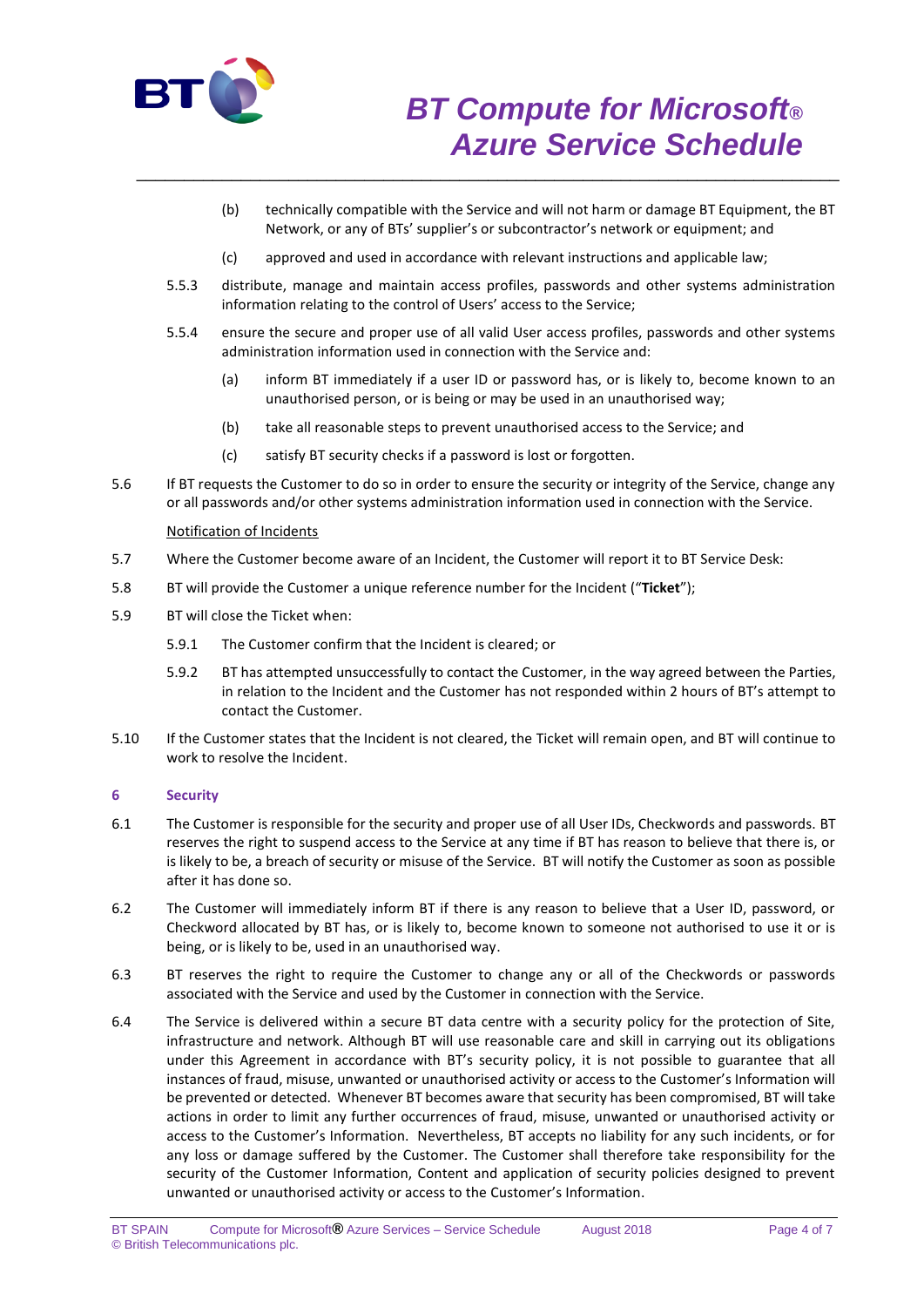

# *BT Compute for Microsoft® Azure Service Schedule*

# **7 Processing of Personal Data**

7.1 BT or its sub-processor will Process the Customer Personal Data for the Portal aspects of the BT Compute for Microsoft Azure Service as set out in this Schedule for as long as BT provides the BT Compute for Microsoft Azure Service and for as long as BT may be required to Process the Customer Personal Data in accordance with applicable law. Any personal Data that may be collected and processed by BT is subject to the data protection provisions as set out in the General Terms and Conditions.

\_\_\_\_\_\_\_\_\_\_\_\_\_\_\_\_\_\_\_\_\_\_\_\_\_\_\_\_\_\_\_\_\_\_\_\_\_\_\_\_\_\_\_\_\_\_\_\_\_\_\_\_\_\_\_\_\_\_\_\_\_\_\_\_\_\_\_\_\_\_\_\_\_\_

- 7.2 Once registered, the Customer have a direct relationship with Microsoft for CRM activities and the Customer will need to configure its own settings and preferences. From this point, BT Processes no Customer Personal Data in respect of the BT Compute for Microsoft Azure Service. Microsoft Processes (hosts) any information that is generated by the Customer's use (or Customer's employees', agents' or subcontractors' use) of the BT Compute for Microsoft Azure Service.
- 7.3 The types of Customer Personal Data Processed by BT or its sub-processors or the Customer via the Portal may be:
	- website or IP address;
	- name;
	- address;
	- telephone number;
	- email address;
	- job title;
	- company name; and
	- contact records.

This list is not exhaustive as you will specify what Customer Personal Data is Processed.

- 7.4. The Customer Personal Data may concern the following categories of Data Subjects:
	- Customer employees;
	- Customer's customers or third parties; and
	- any Data Subject (as controlled by the Customer).

This list is not exhaustive as the Customer will specify what Customer Personal Data is Processed.

7.5 For the avoidance of doubt, BT will process Personal Data only to the extent required for providing the Standard Service Components set out in clause 2.1 and BT will not have access to Personal Data and/or other confidential information that may be shared between the Customer and Microsoft® regarding the use of the Microsoft® Azure Management Portal and the provisioning of any of the Microsoft® Azure services. Any handling activities for the Microsoft® Azure Management Portal and Microsoft® Azure services will be governed by the agreements between the Customer and Microsoft® and therefore BT will not be responsible and liable for the security and the processing of any Personal Data in connection with Customer' use of the Microsoft Azure Management Portal. Any claims and/or complaints in relation to the security and the processing of any such Personal Data may only be made by the Customer against Microsoft® under the Microsoft® terms of use for Microsoft® Azure services (Microsoft® Cloud Agreement).

### **8 Service Management Boundary**

- 8.1 BT will provide and manage the Service set out in this Schedule and as set out in the Online Order ("**Service Management Boundary**").
- 8.2 BT will have no responsibility for the Service outside the Service Management Boundary. For the avoidance of doubt, the Service Management Boundary does not include the Microsoft® Azure Management Portal and any Microsoft® Azure services accessed via the Microsoft® Azure Management Portal.
- 8.3 BT does not make any representations, whether express or implied, that the Service will operate in combination with any Customer Equipment or other equipment and software.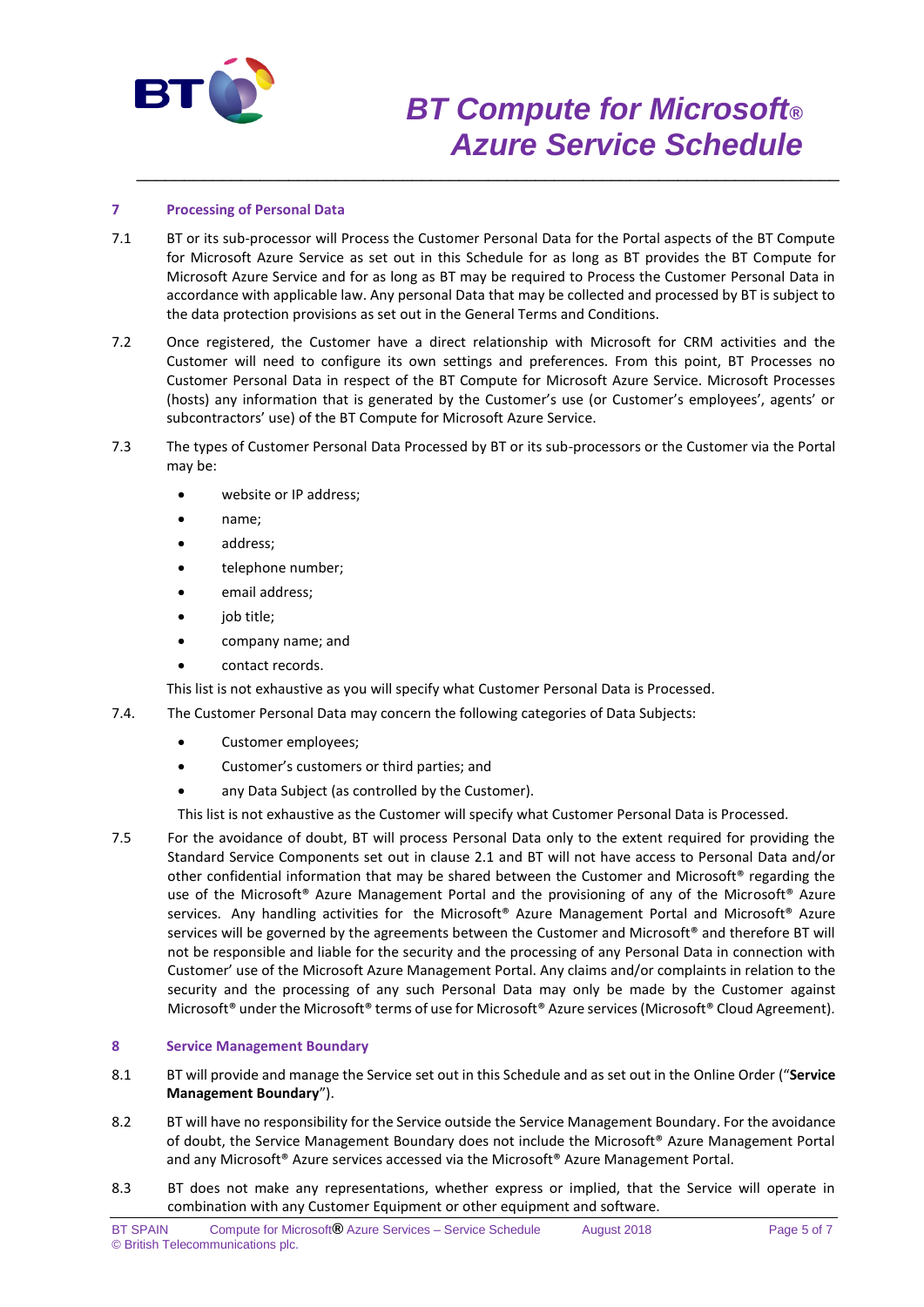

# *BT Compute for Microsoft® Azure Service Schedule*

# **9 Charges**

9.1 The Charges for the Service will be set out on the Online Order and will be invoiced and paid in accordance with the applicable provisions as agreed in the General Terms and Conditions.

\_\_\_\_\_\_\_\_\_\_\_\_\_\_\_\_\_\_\_\_\_\_\_\_\_\_\_\_\_\_\_\_\_\_\_\_\_\_\_\_\_\_\_\_\_\_\_\_\_\_\_\_\_\_\_\_\_\_\_\_\_\_\_\_\_\_\_\_\_\_\_\_\_\_

- 9.2 Unless stated otherwise in an applicable Online Order, BT will invoice the Customer for:
	- 9.2.1 Usage Charges will be monthly in arrears on the first day of the relevant month calculated at the then current rates for each Microsoft® Azure service consumed within the Customer's subscription.
	- 9.2.2 BT may invoice the Customer for any of the following Charges in addition to those set out in the Online Order.
		- (a) Charges for investigating Incidents that the Customer reports to BT where BT finds no Incident or that the Incident is caused by something for which BT are not responsible under the Contract;
		- (b) Charges for restoring Service if the Service has been suspended;
		- (c) any other Charges set out in any applicable Online Order or as otherwise agreed between the Parties.

### **10 Service Levels**

- 10.1 Any Service Levels are subject to the Terms of Use between Microsoft® and the Customer. They are subject to changes, additions or discontinuation as directed by Microsoft® from time to time.
- 10.2 When managing the Service Credits, BT takes into account the currently valid terms between Microsoft® and the Customer.
- 10.3 The Customer must submit any claims for Service Credits payable under the Azure Service Levels within 45 days of the Incident occurring by providing details of the reason for the claim and any other information that BT requests.
- 10.4 Any failure by the Customer to submit a request for Service Credits in accordance with Paragraph 10.3 will constitute a waiver of any claim for Service Credits.
- 10.5 BT will submit the Customer's request for Service Credits to Microsoft for approval and once Microsoft has approved the Customer's request for Service Credits, BT will issue the Customer with the applicable Service Credits by deducting those Service Credits from the Customer's invoice within two billing cycles of the request being received.
- 10.6 Azure Service Levels and Service Credits will be calculated in accordance with information recorded by, or on behalf of, BT.
- 10.7 BT accepts no liability for Microsoft's non-approval of a claim.

#### **11 Commencement, Minimum Period of Service and Termination for convenience**

- 11.1 Commencement. The Service shall commence on the Operational Service Date and unless one of us gives Notice to the other of an intention to terminate the Service in accordance with the Agreement, BT will continue to provide the Service and both of us will continue to perform each of our obligations.
- 11.2 Minimum Period of Service. There is no Minimum Period of Service; hence BT will continue to provide the Service and each Party will continue to perform its obligations under the Agreement unless either Party gives Notice to the other of an intention to terminate the Service in accordance with the Agreement.
- 11.3 Termination for Convenience. The following conditions will replace and supersede any termination for convenience conditions as set out in the General Terms and Conditions.

Either Party may, at any time after the Operational Service Date and without cause, terminate the Service